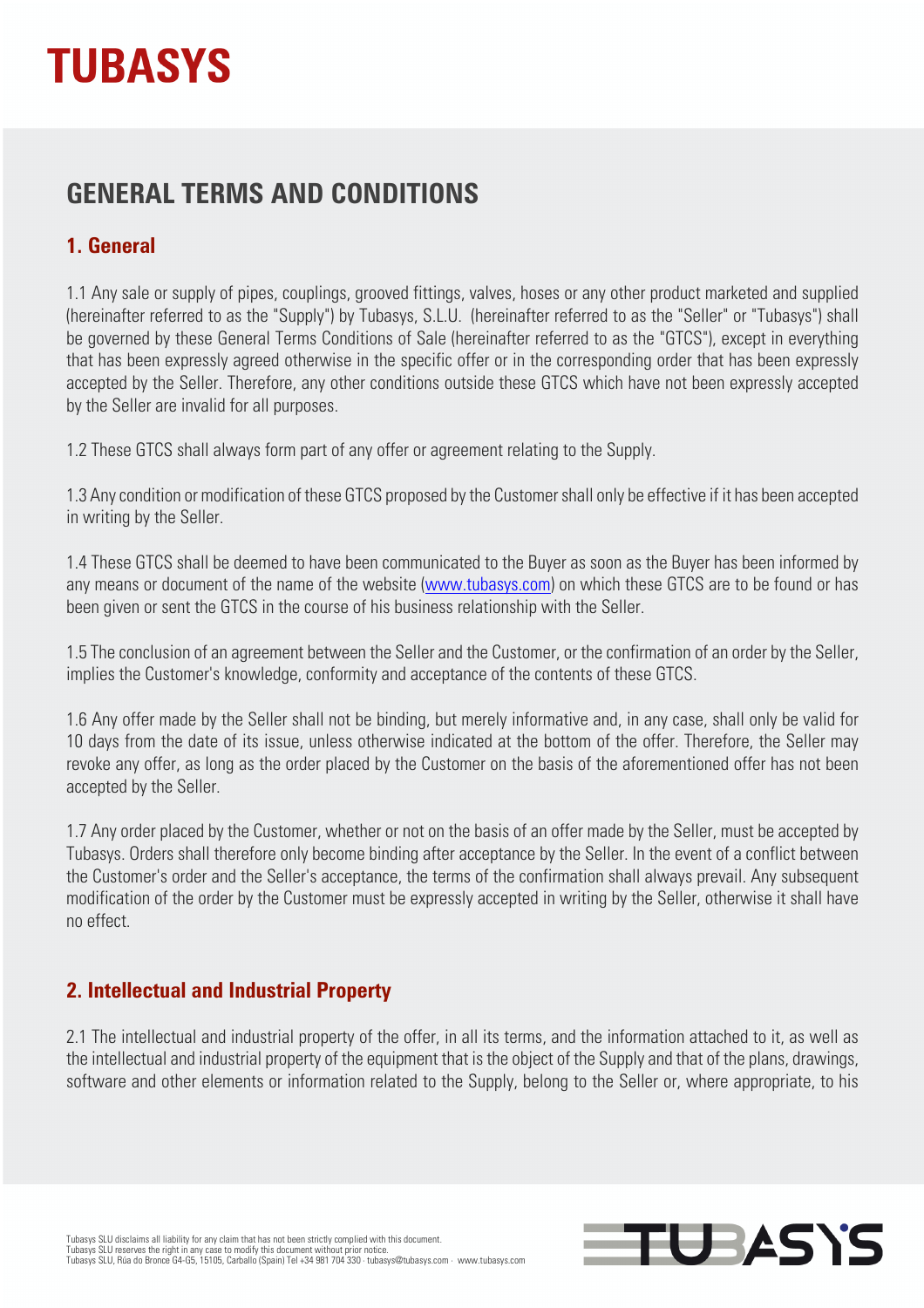

suppliers, and therefore their use by the Buyer for purposes other than the formalisation and supply of the order is expressly forbidden. Likewise, their total or partial copying or transfer of their use to third parties is totally forbidden.

### **3. Sale of products and placing of Orders**

3.1 The scope and the specific elements of the Supply must be clearly specified in the order by the Buyer. In order to be considered effective, the order must be accepted by the Seller within three working days of receipt of the order, and shall be considered accepted if there is no express rejection by the Seller within the aforementioned three days.

3.2 The Supply only includes the equipment and materials and, where appropriate, the complementary elements or services that are expressly included in the order that has been accepted by the Seller in the terms indicated. Any other service, element, equipment or material not explicitly included in the order, although necessary, directly or indirectly for the Supply, shall be at the Customer's cost and expense.

3.3 The characteristics, weights, dimensions, capacities, technical specifications and configurations referring to the Seller's products included in the catalogues, brochures, leaflets and technical documentation are of an orientative and non-binding nature, with the exception of those cases in which the Seller expressly accepts a specific specification agreed with the Buyer, which, in any case, must be accepted in writing by the Seller. In the case of prefabricated piping, the closed specification must be expressly stated in the order document and must be specified before the production phase. Otherwise, the order shall not be accepted.

3.4 Modifications and variations to the scope, terms or other terms of an accepted order proposed by one of the parties must be expressly accepted by the other party in order to be valid, unless such modifications or variations are caused by changes in applicable laws, regulations or rules occurring after the date of acceptance of the order. In this case, if such modifications or variations were to impose additional or more onerous obligations on the Seller, the Seller shall be entitled to terminate or suspend the supply or, in any event, to have an equitable adjustment made to the contractual terms in accordance with the modifications imposed by applicable law or regulation.

3.5 The Seller reserves the right to accept or reject an order, without the need for any justification whatsoever. The Supply may also be subject to approval by a financial insurer of the Seller.

3.6 The Seller shall not be responsible for whether the Supply ordered is fit for the purpose for which it is intended by the Customer.

3.7 The Supplies shall be delivered by the Seller duly packed and loaded by the latter onto the vehicle entrusted with the transport, but the Customer shall be responsible for unloading operations, as well as any other operation or means necessary to finally carry out the Supply.

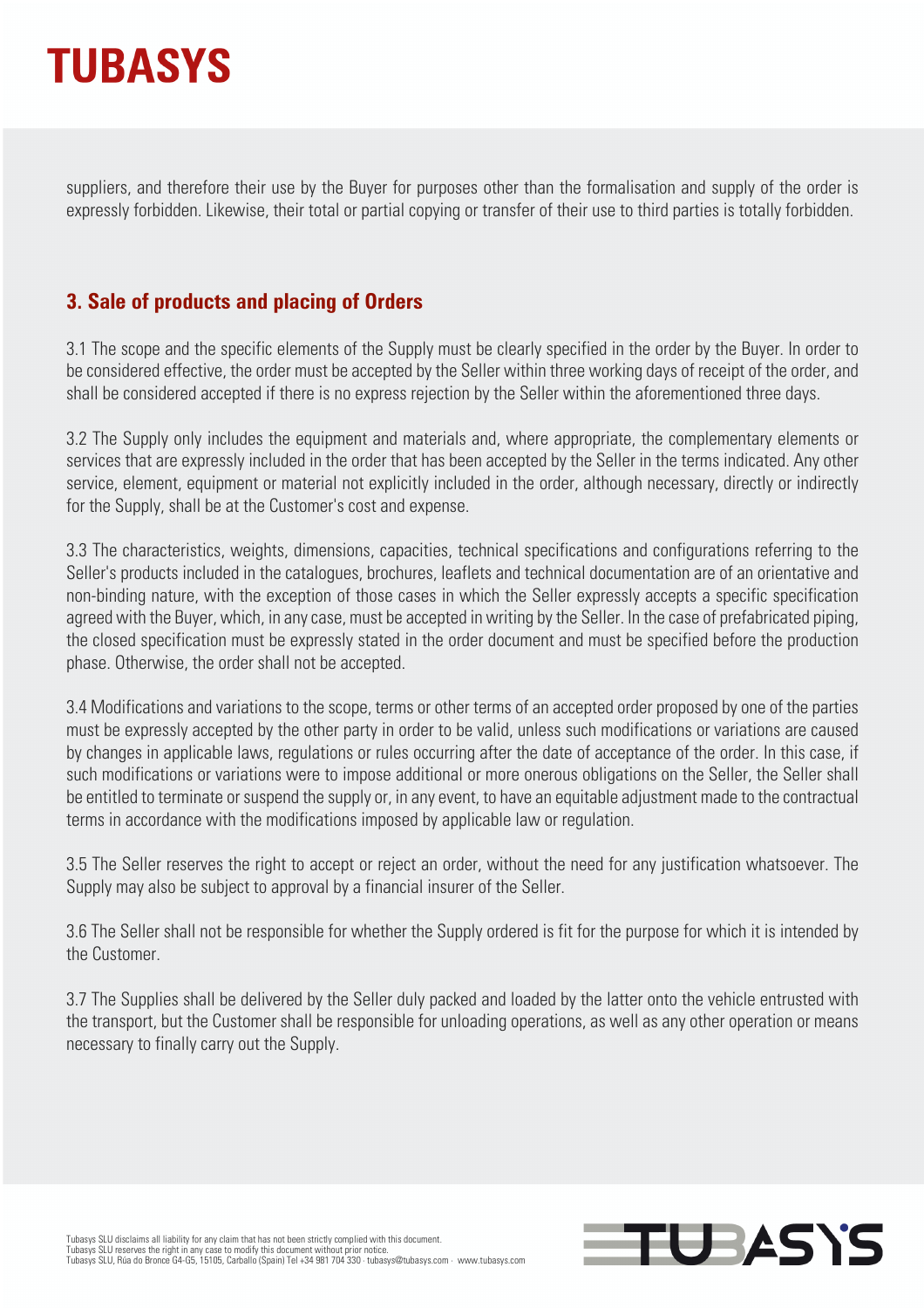### **4. Prices and method of payment.**

4.1 The prices of the Supply are net, exclusive of VAT and any other tax, duty or levy, which, if applicable, shall be passed on to the Customer at the legally established rate.

4.2 In the case of pre-order offers, the conditions of the offer and, in particular, the prices indicated therein shall be valid for 10 days, unless otherwise indicated at the bottom of the offer.

4.3 In the event that the Supply offered consists of imported equipment subject to currency exchange contingencies or the payment of duties and taxes, the Seller may, at any time, adjust the price of the offer in accordance with such variations.

4.4 The prices stated in the offer are for the payment terms specified in the offer or agreed for each customer. If, by express agreement of the parties, these payment terms are changed, the prices in the offer may be revised by the Seller.

4.5 In the event that transport is included in the offer, the price of transport that may be indicated in the offer shall be indicative.

The price finally invoiced to the Buyer for the transport will be the price unilaterally established by the Seller in accordance with the final price of contracting the specific transport in the event that the order includes the same.

4.6 The Seller's offer or, if there is none, the Buyer's order accepted by the Seller, must include the terms of payment for the Supply. In the absence of any agreement, the payment term shall be thirty (30) days from the date of the invoice, which shall be issued, unless otherwise agreed, at the time the material leaves the factory. In the event that departure is delayed for reasons not attributable to the Seller, the invoice shall also be issued on the originally planned date of departure, even if the material is still in the factory.

In any case, the payment conditions must comply with the provisions of Spanish Law 3/2004, of 29 December, which establishes measures to combat late payment in commercial operations, without, in any case, exceeding the maximum payment terms established therein.

4.7 Payment will be made, unless otherwise agreed, to the bank account indicated by the Seller. Payment shall be made without any deductions, withholdings, discounts, charges, taxes or fees, or any other deduction or compensation.

4.8 The contractual payment conditions may not be modified, nor may payment be delayed, if, for reasons beyond the Seller's control, the delivery or receipt of the Supply is delayed. In such cases, moreover, the Seller may establish charges for storage resulting from the delay in the delivery of the Supply.

4.9 In the event of delay in payment on the part of the Buyer, the latter shall have to pay the Seller, without any requirement whatsoever and as from the due date for payment, interest for late payment in accordance with the provisions of article 7 of Spanish Law 3/2004, of 29th December.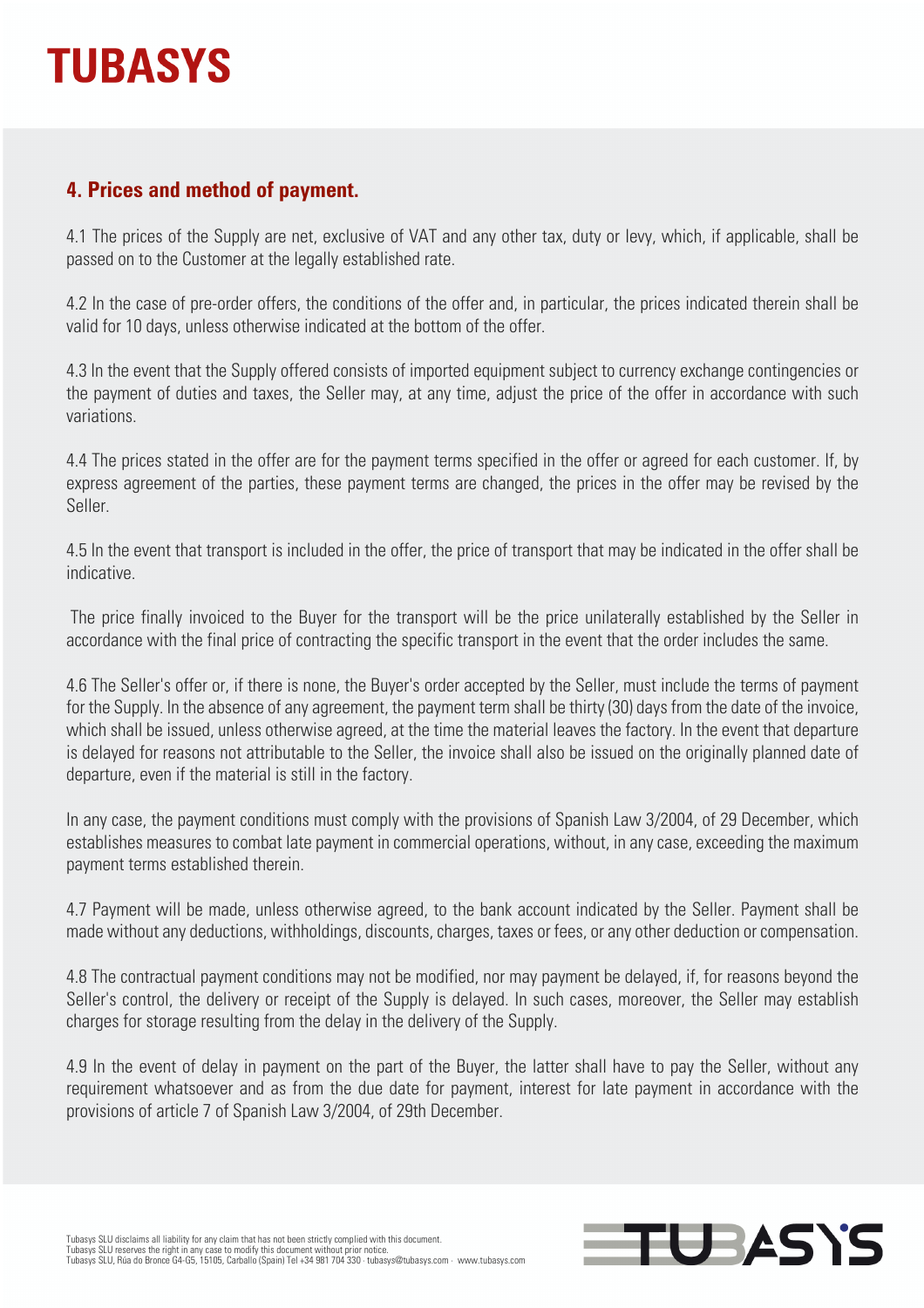

4.10 In the event of the Buyer incurring delays in the agreed payments, the Seller may temporarily or definitively suspend, at his choice, the delivery of the Supply or the execution of the services associated with the same, without prejudice to the obligation of the Buyer to pay the delayed payments and to pay the damages suffered by the Seller due to non-payment and due to the suspension of the Supply.

4.11 The products ordered shall be supplied under retention of title in favour of the Seller, until full payment of their price, the Buyer being obliged to cooperate and adopt any measures that may be necessary or convenient and those proposed by the Seller to safeguard its ownership of said equipment and materials, as long as they have not been fully paid for by the Customer.

#### **5. Delivery Periods and Conditions**

5.1 The delivery period may be established in the offer, in the order, in the document by which the order is accepted by the Seller or, where applicable, in a communication prior to manufacture. In any case, the delivery period must be accepted by the Seller.

5.2 Likewise, delivery must be made in accordance with the terms and conditions indicated by the Seller in the acceptance of the order or in accordance with the terms and conditions indicated in the order itself, provided that the latter has been accepted by the Seller.

5.3 In the event of the delivery position not being specified in the order or in the acceptance, the Supply shall be deemed to be delivered at the Seller's factory or warehouses. In such a case, the Customer shall be responsible for the transport, without prejudice to the fact that the Seller shall deliver the goods already loaded on the vehicle.

Therefore, the Buyer will be responsible for the collection of the goods, the transport and all the stowage operations, securing of the load, as well as the unloading operations, having for this purpose all the machinery, personnel, elements and equipment necessary to carry out these operations, having to comply with the regulations in force regarding these operations.

Once the goods have been loaded onto the vehicle, they shall be considered to have been delivered to the Customer, and the Customer shall assume all risks, damage and loss that the goods may suffer from that moment onwards.

5.4 In the event that it has been established that delivery by the Seller is to be made at the Buyer's premises or at the premises indicated by the Buyer, delivery will be made, unless otherwise agreed, under the following conditions:

- The goods will be delivered on a lorry or trailer, the Buyer being responsible for the unloading operations and the Buyer being liable for any damage that the goods or third parties may suffer as a result of these operations.
- In no way will a crane or any type of machinery be included to carry out the unloading, and the Buyer must have all the elements, personnel, equipment, machinery or cranes necessary to carry out said operations.

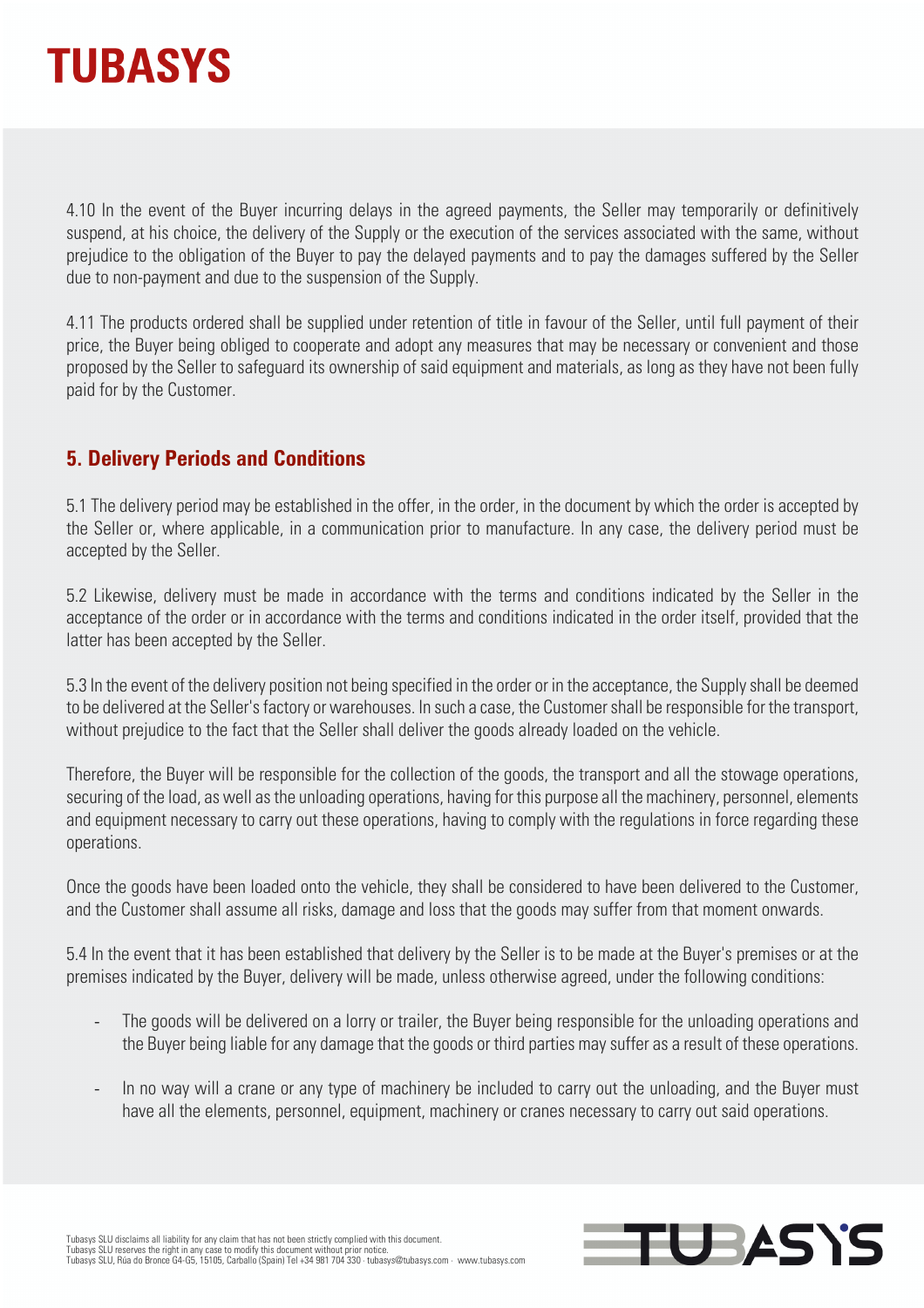- Delivery may be made at any time of the day during working hours.
- The Buyer shall have 2 hours from delivery to fully unload the goods. In the event of delay in unloading, the costs incurred shall be borne by the Customer.

5.5 The agreed delivery period shall be amended if:

- The Buyer does not deliver on time the documentation that is necessary for the execution of the Supply and likewise when the necessary approvals have not been given on time to begin the manufacture of the pipe when this is the object of the Supply.
- The Buyer demands modifications to the original order or to the modifications already agreed, and these new modifications have been accepted by the Seller and, in the latter's opinion, require an extension of the delivery period.
- The Buyer is in breach of any of the contractual obligations of the order, in particular the obligation to pay the price.
- The Buyer is not up to date with the payments of the price of the specific Supply or owes the Seller any other amount for other Supplies or for any other concept.
- For reasons not directly attributable to the Seller, delays occur in the production or provision of all or some of the elements that are the object of the Supply, such as, for example, strikes by suppliers, transport and service providers, failures in the supplies of third parties, failures in the transport systems, floods, storms, riots, strikes, stoppages of the Seller's personnel or its subcontractors, sabotage, accidental stoppages in the Seller's workshops, for example, due to breakdowns, and the causes of force majeure contemplated in the legislation in force, as set out in clause 12 below.
- The Buyer has unilaterally and temporarily suspended the Supply that is the subject of the order.

5.6 In the foregoing cases, extensions in the delivery periods shall not modify the schedule of payments of the price of the Supply.

5.7 In the event of a delay in the delivery of the Supply that is the object of the order and directly attributable to the Seller, the Buyer may only apply a penalty, provided that this has been previously agreed with the Seller, without the possibility, in any case, of claiming any other type of penalty or any type of compensation derived from damages due to delay.

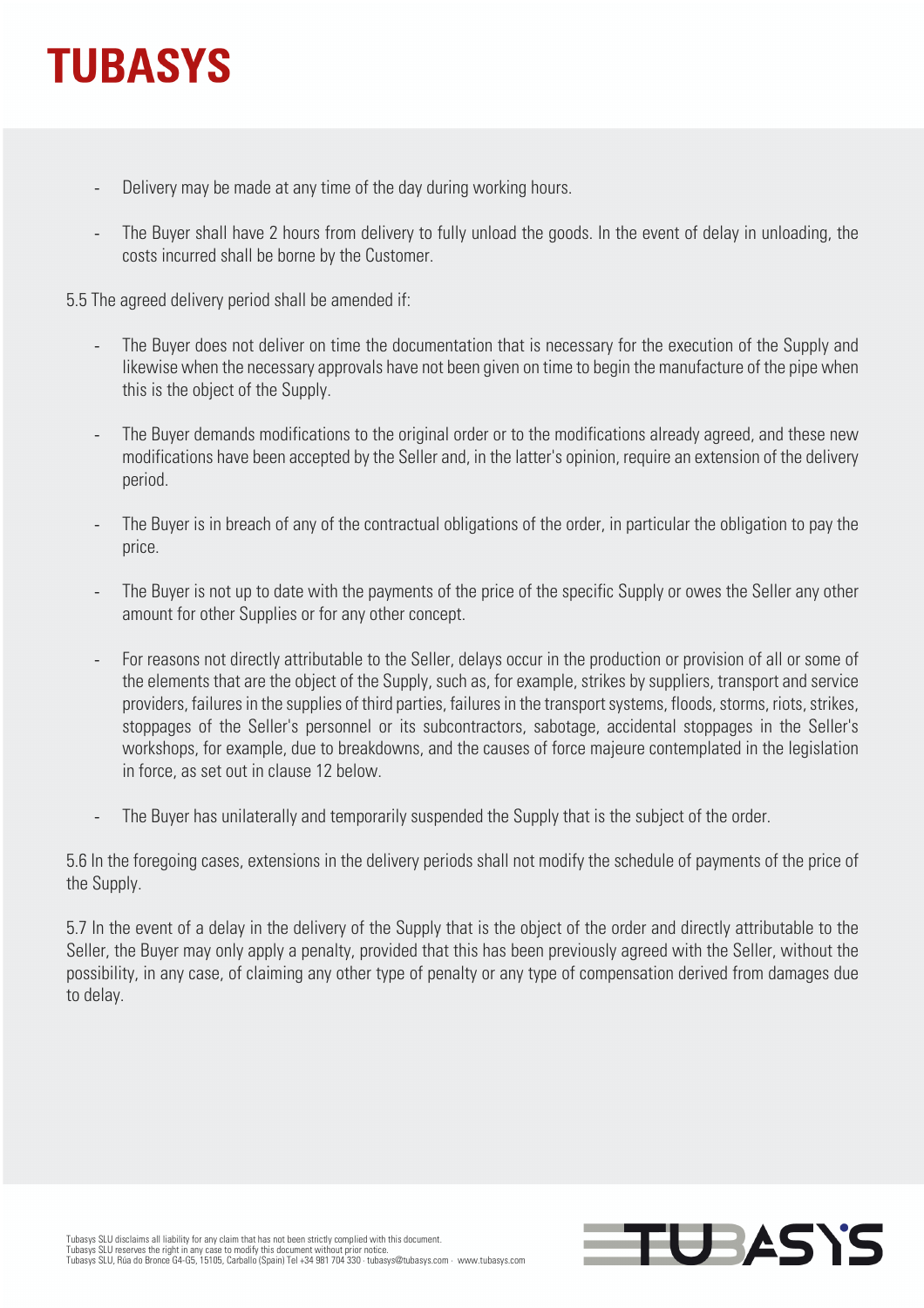### **6. Handling of Products**

6.1 The Buyer shall comply with the specifications in the data sheets of the *Product Catalogue* and the *Guide for Pipeline* Operations which can be consulted on the web site: www.tubasys.com

6.2 In case of doubt in the possible use or handling of the products supplied, the Customer is obliged to request information from the Seller's sales or technical office.

6.3 The management of any waste generated in the Buyer's installations or where the products are delivered, handled or used, will be the exclusive responsibility of the Buyer, exempting the Seller from any responsibility.

### **7. Inspection of the Supply and Acceptance**

7.1 Unless expressly stipulated otherwise and expressly accepted by the Seller, the inspections and tests during production and the final inspection prior to shipment of the supply will be carried out by the Seller.

7.2 Any additional test required by the Buyer must be specified in the offer phase, included in the order and expressly accepted by the Seller, and the Buyer must indicate the applicable regulations, as well as the place and the company which, if applicable, will carry out the tests. These additional tests will be at the Buyer's cost and expense, including the costs that the Seller may incur.

7.3 Once the Supply has been received, the Buyer shall check the contents of the same within a period of no more than 10 days from its receipt, to verify any defects or faults that may be observed with the naked eye and that may be attributable to the Seller, communicating, where appropriate, immediately to the Seller the existence of these defects or faults that may have been detected. Once the 10 days have elapsed without the Seller having been informed of any type of fault or defect, the Buyer shall be considered to have given his full conformity with the Supply delivered, and the warranty period shall begin to run from this moment onwards.

7.4 The Supply shall be deemed, for all purposes, to have been received by the Buyer if, having agreed acceptance tests, these are not carried out within the stipulated period for reasons not attributable to the Seller or, in any case, if the Buyer begins to use the Supply.

### **8. Warranty**

8.1 Unless otherwise expressly stipulated in the offer or acceptance of the order, the Seller guarantees the products supplied by him with regard to defects in materials or workmanship for a period of two years from the date of receipt, whether this is explicit (passing the acceptance tests agreed between the Seller and the Buyer) or tacit (10 days after shipment to the Buyer without written communication to the Seller indicating any non-conformity).

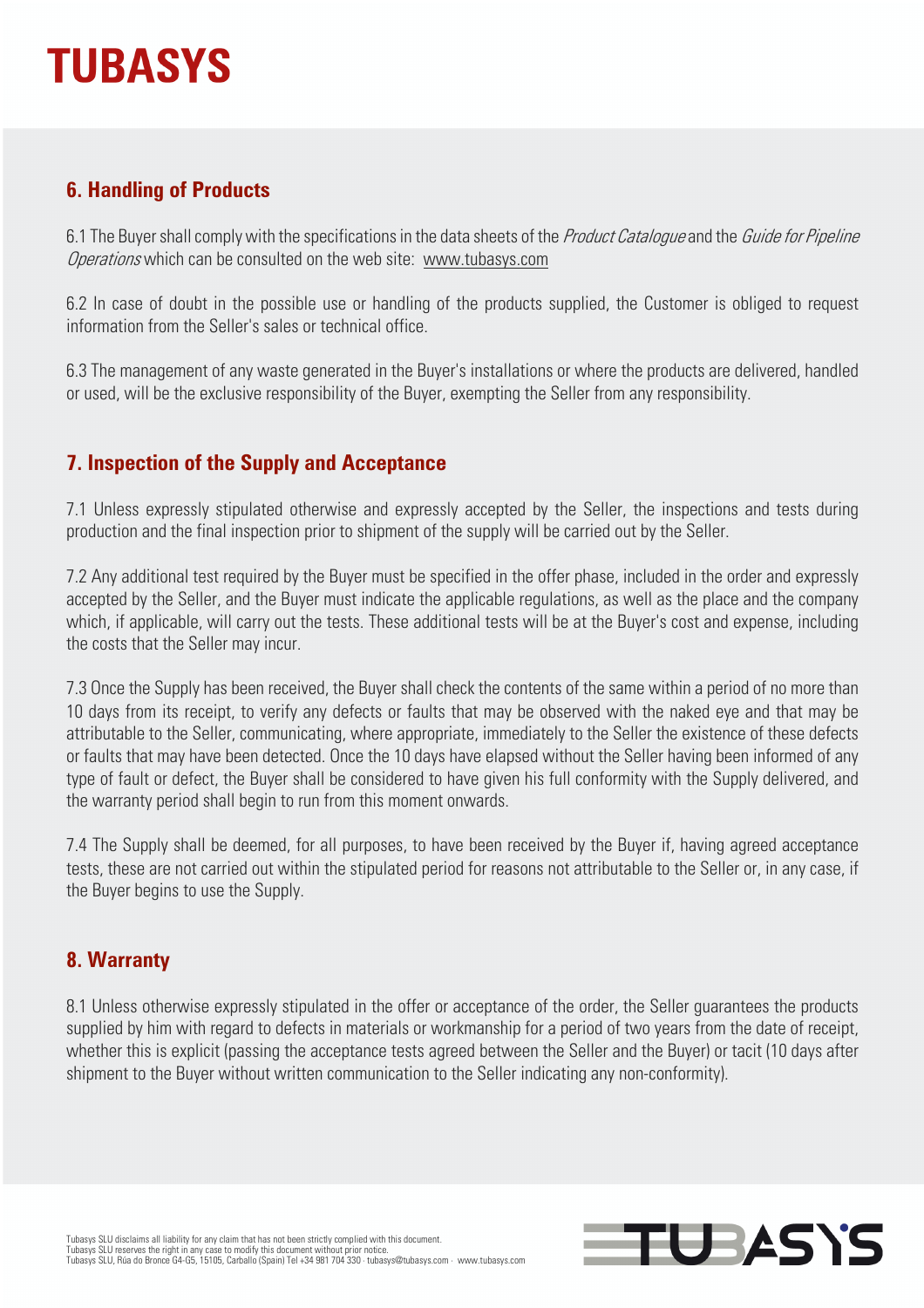8.2 In the case of prefabricated piping, it shall not be considered as defects and therefore it shall be considered as standard production, as far as the welds carried out are concerned, that in which the number of defects appearing during the tests carried out during the installation and commissioning of the piping is less than or equal to 3 per thousand (0.3%) of the welds carried out in a given project, therefore they shall not be considered defects and claims shall not be accepted for lower rates than indicated, unless other values have been agreed at the offer and order stage.

8.3 The warranty shall consist of the repair or replacement (at the Seller's choice) of the elements that have been recognised as defective, either due to material defects or due to manufacturing defects. The repairs shall be carried out in the Seller's workshops, and the Buyer shall be responsible for the dismantling, packaging, charges, transport, customs, taxes, etc., caused by the sending of the defective material to the Seller's workshops and its subsequent delivery to the Buyer of the new material or the repaired material. However, in specific cases, it may be agreed with the Buyer that the latter will proceed directly to the repair and pass on the costs, previously agreed, to the Seller. In these cases, in which it is the Buyer who carries out the repair, the repaired item will not be covered by any warranty. The Seller will only accept repairs made directly by the Buyer, provided that Tubasys has agreed to the repair prior to the repair being carried out and has expressly accepted the cost of the repair. Otherwise Tubasys will not bear the cost of the repair. Furthermore, Tubasys will never assume the amount that exceeds the cost accepted by Tubasys as the cost of repair.

8.4 The repair or replacement of a defective item of the Supply does not change the starting date of the warranty period for the Supply as a whole, which shall be as indicated in section 8.1. However, the item repaired or replaced shall have a one-year warranty as from its repair or replacement, except in cases in which the repair is carried out by the Buyer, in accordance with the provisions of section 8.3 above. In such cases, the repaired item shall not be covered by any warranty.

8.5 When the warranty consists of a replacement which, due to urgency, must be immediate, the Seller may send the Buyer the replacement part before receiving the defective part. In this case, the Buyer undertakes to return the defective part or element, if so required by the Seller, within a period not exceeding 7 days from the date of delivery of the new replacement part or element. In the event that the damaged part is not returned within this period, the Seller will proceed to invoice the Buyer for the new part sent.

8.6 In no event shall the Seller be liable for repairs carried out by personnel outside its organisation unless this has been agreed in advance with the Buyer.

8.7 Damage or defects due to normal wear and tear caused by use of the equipment are excluded from the warranty. Also excluded from the warranty are damages and defects caused by inadequate conservation or maintenance, incorrect or negligent storage or handling, abusive use, faulty assembly, variations in the quality of the electrical supply (voltage, frequency, disturbances, etc.), modifications made to the Supply without the approval of the Seller, installations carried out or subsequently modified without following the technical instructions of the product and, in general, any cause which is not attributable to the Seller. In such cases, moreover, the warranty shall be automatically void, even if the two years indicated have not yet elapsed.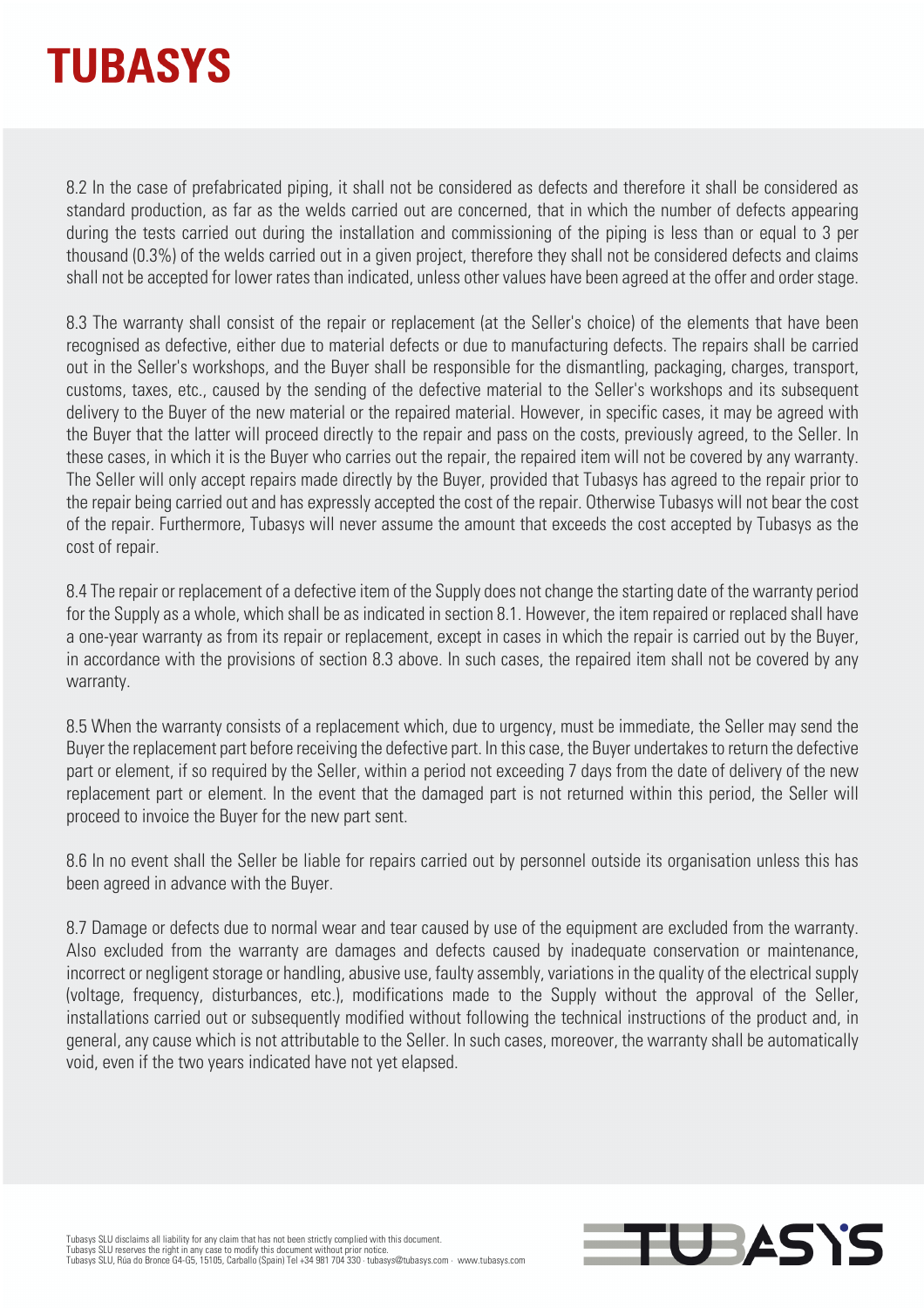8.8 Likewise, there shall be no warranty if, in the event that the installation or commissioning of the Supply with the assistance of the Seller's personnel has been stipulated, it is installed or commissioned without this assistance.

8.9 The Seller shall not be liable, under any circumstances, for defects in the equipment and materials that are the object of the Supply for a period of more than two years from the start of the period indicated in section 8.1.

#### **9. Claims**

9.1 Any claim by the Buyer against the Seller arising from defects or incidents in the material for which the Seller is liable shall be made in writing, in a reliable manner and in accordance with the procedure set out in this clause.

9.2 In the case of prefabricated piping, claims for the defects referred to in paragraph 8.2 shall not be accepted.

9.3 The claim shall be addressed by means of a written communication from the Buyer to the Seller indicating the specific defects that the Supply presents, including the following information:

- Order number and number and details of the delivery (if appropriate because there are several deliveries).
- Quantity of defects found and number of products affected.
- In case of piping, photo of the complete pipe marking.
- Graphic documentation (at least one photo by default).
- Brief description of the defect and when it was detected.

9.4 In the case of an incident with damage to packages or material received detected before unloading the material, a graphic documentation of the products on the lorry or transport must be provided before unloading the material. In such cases, the occurrence shall be noted on the CMR transport document.

9.5. In the event of an incident in the delivered goods, the Seller undertakes to analyse the same and to give a written reply to the Buyer within a maximum period of two working days after the Seller has received the written complaint and following, in the event of a defect, the stipulations of clause 8 Warranty.

#### **10. Returns of non-defective material.**

10.1 Under no circumstances shall the Seller accept returns of materials without prior agreement to this effect with the Buyer. A period of 10 days is established from the time the Supply has been received by the Buyer, for the latter to notify the Seller of his intention to make a return and the justification for the same, and to agree with the Seller, where appropriate, the procedure for the return, if the latter accepts it.

10.2 The Seller will, in any case, only accept returns of materials which are undamaged and which have not been unsealed from their original packaging and which have not been used, mounted on other equipment or installations or subjected to disassembly outside the Seller's control.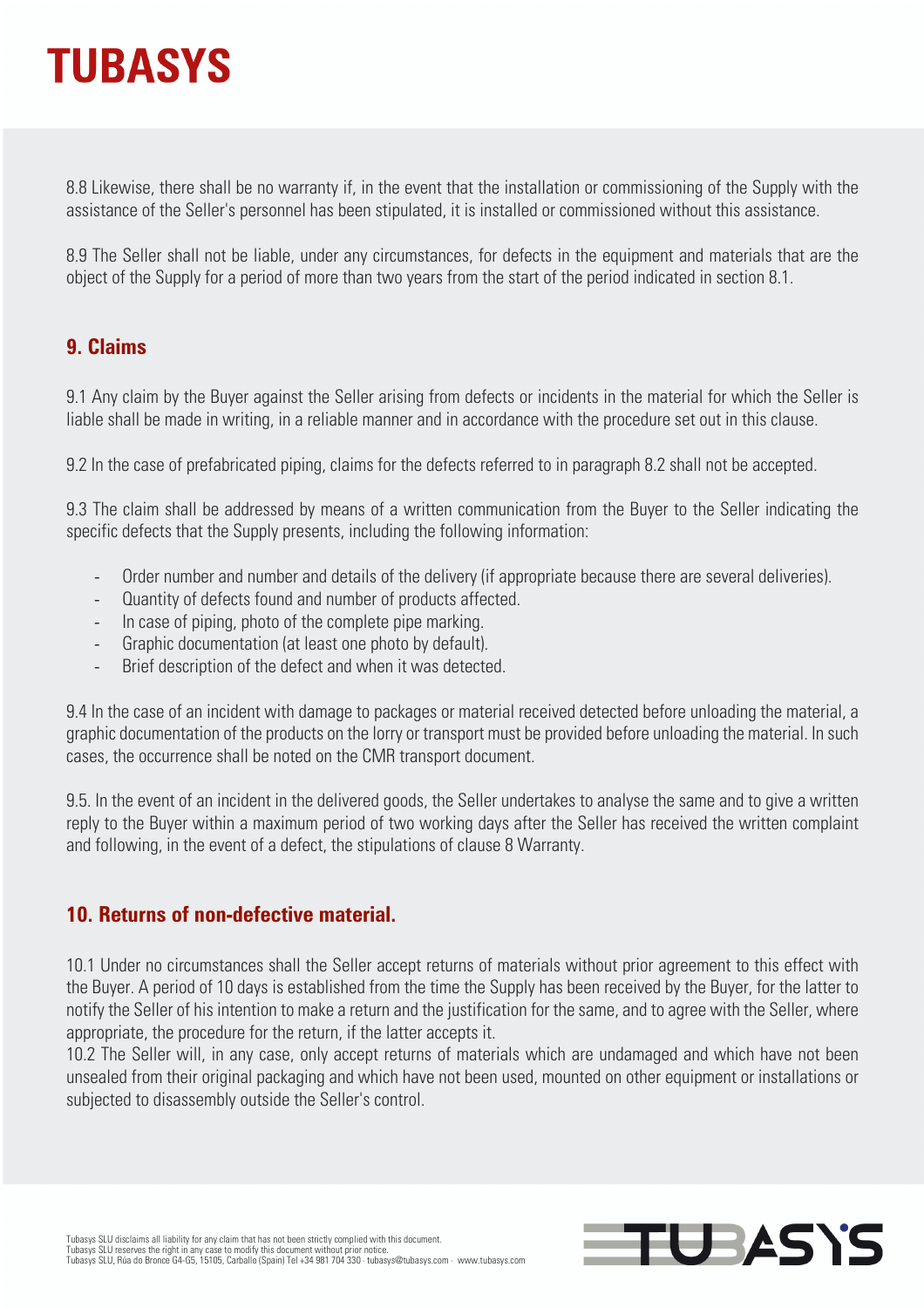

10.3 Under no circumstances will the Seller accept returns of products designed or manufactured specifically for a particular order, such as prefabricated piping.

10.4 Returns or shipments of material to the Seller's facilities, whether for credit, replacement or modification, must always be made at the Buyer's expense and in the event of credit, this will only be made once the Seller has inspected the returned materials and that these do not present any type of damage or defect.

10.5 In the event of a return due to an error in the order or for other reasons beyond the Seller's control, 20% of the net value of the returned material will be charged as a participation in the costs of revision and conditioning.

#### **11. Liability**

11.1 Except for the obligation to repair or replace defects in the Supply and except as expressly set out in this clause, the Seller shall have no further liability to the Buyer for any loss or damage caused by the defective product. In no way shall the Seller assume any liability whatsoever for loss of income or loss of profit, profits, savings, utilisation, contracts, goodwill or loss of business and any other associated or indirect loss or damage that the Buyer may suffer as a result of the defective Supply.

11.2 The Seller accepts liability for physical damage to property only to the extent that it arises from a breach of contract or the negligence of the Seller in relation to the performance thereof. However, this liability is subject to a maximum annual limit of 100,000 euros and may never exceed 20% of the income obtained from the Supply in question.

#### **12. Force Majeure**

12.1 In the event that the Seller is prevented, in whole or in part, from performing its contractual obligations, due to Force Majeure, performance of the affected obligations shall be suspended, without any liability on the part of the Seller, for such time as is reasonably necessary in the circumstances.

12.2 Force Majeure shall mean any cause or circumstance beyond the reasonable control of the Seller, including but not limited to strikes of suppliers, transport and services, failure of third party supplies, failure of transport systems, natural disasters, floods, storms, riots, strikes, labour disputes, stoppages of the Seller's or its sub-contractors' personnel, sabotage, acts, omissions or interventions of any government or agency thereof, accidental stoppages in the Seller's workshops due to breakdowns, etc., and all other causes of force majeure contemplated by the Seller. and other causes of force majeure contemplated in the legislation in force directly or indirectly affecting the Seller's activities.

12.3 When a cause of Force Majeure occurs, the Seller will inform the Buyer as soon as possible, stating the cause and its foreseeable duration. Likewise, it will communicate the cessation of the cause, specifying the time in which it will comply with the obligations suspended due to the same. The occurrence of a Force Majeure Event shall entitle the Seller to a reasonable extension of the delivery period.